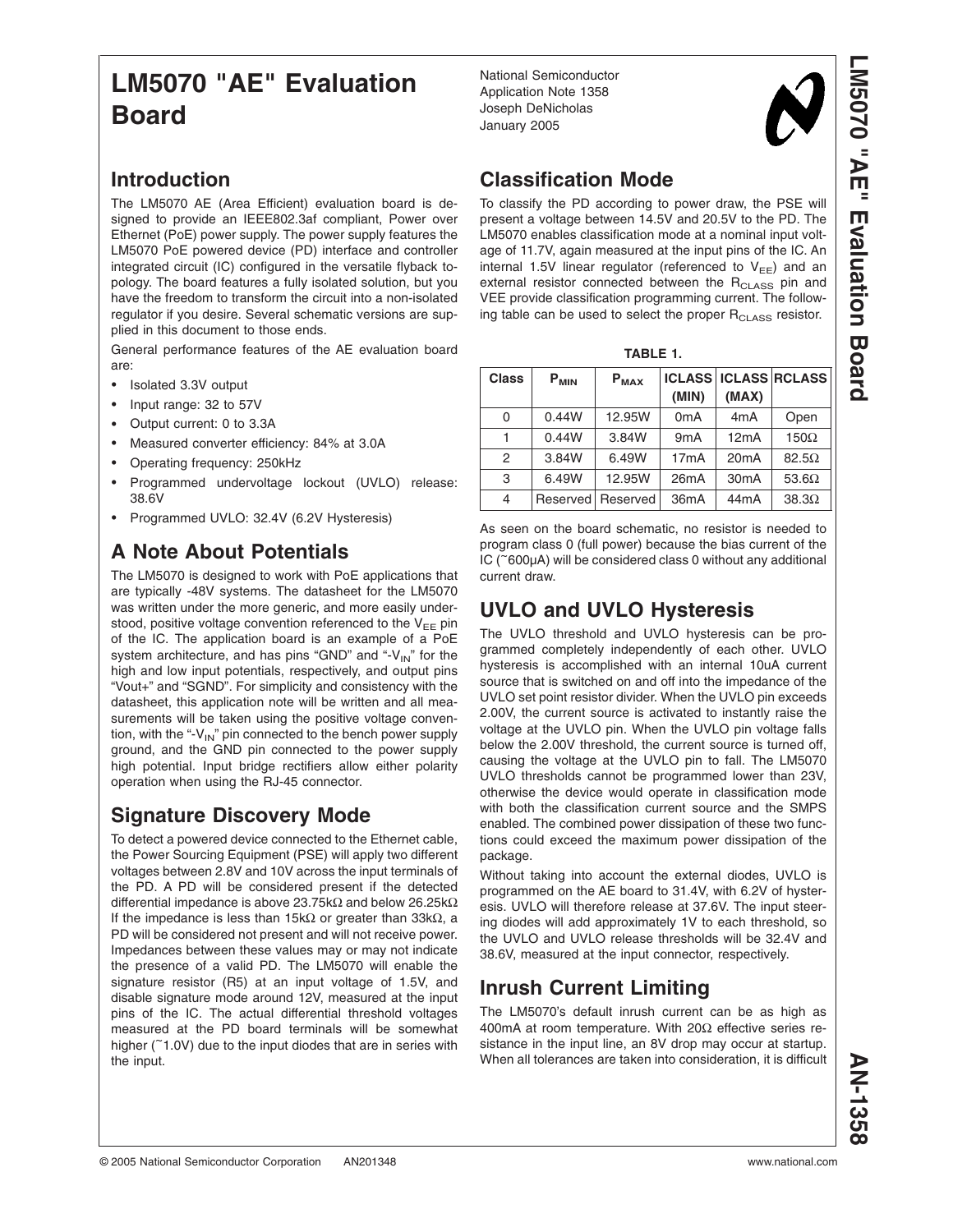### **Inrush Current Limiting (Continued)**

to guarantee a minimum of 8V of hysteresis while staying within the threshold limits of the IEEE specification. Also, margin between the minimum hysteresis designed and the maximum required is an important design constraint. To lessen the hysteresis requirement, one should program the inrush current to a lesser value.

On the AE application board, the inrush current has been programmed to 150mA using the following equation:

$$
RCLP = \frac{16 kΩ \times A}{\lim_{l \to MIT} (A)} = \frac{16 kΩ \times A}{0.150A} = 107 kΩ
$$

Taking 20% current programming accuracy into consideration, programming the current limit to 150mA decreases the hysteresis requirement to 3.6V, and a much more robust design is now possible. Programming the inrush current does not affect the power delivering capability during normal operation because the current limit level is switched back to the default level at the end of the inrush sequence.

## **Flyback Theory of Operation**

The flyback transformer is actually a coupled inductor with multiple windings wound on a single gapped core. For simplification, we refer to the first, driven winding, as the primary and the main output winding as the secondary winding of the flyback transformer.

The flyback converter is a converter in which inductive energy is stored by applying a voltage across the primary in a similar manner to that of a boost converter. A second coupled winding (secondary) of the inductor transfers the energy to a secondary side rectifier after the primary voltage has been switched off. This allows the converter input and output grounds to be configured either isolated or nonisolated. A voltage / current ratio transformation is possible by altering the winding ratio between the primary and any other winding. A semi-regulated auxiliary winding can also be provided to bias primary or secondary control circuits.

The transformer's primary inductance is typically designed as large as is practical. However, the air gap necessary to store the cycle energy lowers the obtainable inductance. The higher the primary inductance, the less input ripple current will be generated and the less input filtering will be required. As shown, the LM5070 directly drives a MOSFET switch to apply voltage across the primary. When the switch turns off, the secondary applies a forward current to the output rectifier and charges the output capacitor. In applications where the input voltage is considerably higher than the output voltage, the turns ratio between primary and secondary will reflect the input/output voltage ratio and the duty cycle.

The LM5070 controller provides an internal startup regulator  $(V_{\text{CC}})$ , soft start, and over-current protection. The controller can and will run indefinitely without the winding, but the increase in on chip power dissipation will decrease efficiency and may reduce the maximum ambient operating temperature.

### **Proper Board Connections**

Be sure to choose the correct wire size when connecting the source supply and load. Monitor the current into and out of the unit under test (UUT). Monitor the voltages directly at the board terminals, as resistive voltage drops along the wires may decrease measurement accuracy. These precautions are especially important during measurement of conversion efficiency.

### **Source Power**

To fully test the LM5070 evaluation board, a DC power supply capable of at least 60V and 1A is required. Adjusting the short circuit current limit on the power supply to  $\tilde{\phantom{a}}$  1A may prevent board damage if an errant connection is made during evaluation.

### **Loading / Current Limiting Behavior**

A resistive load is optimal, but an appropriate electronic load specified for operation down to 2.0V is acceptable. The maximum load current is 3.4A, exceeding this current at low line may cause oscillatory behavior as the part will go into current limit mode. Current limit mode is triggered any time the average current through the main internal circuit breaker MOSFET exceeds 390mA. If current limit is triggered, the switching regulator is automatically disabled by discharging the softstart pin. The module is then allowed to restart, but the part will reset itself indefinitely if the condition causing the current limit to trip remains.

### **Power Up**

It is suggested that the load be kept reasonably low during the first power up. Check the supply current during signature and classification modes before applying full power. During signature mode, the module should have the I-V characteristics of a 25kΩ resistor in series with two diodes. During classification mode, current draw should be about 600µA at 15V as the  $R_{\text{CLASS}}$  pin is left open to default to class 0. If the proper response is not observed during both signature and classification modes, check the connections closely.

Once proper setup has been established, full power (48V) may be applied. A voltmeter across the output terminals,  $V_{\text{out}}$ + and SGND, will allow direct measurement of the 3.3V output line. Because the output voltage is isolated, it cannot be measured by a meter referenced to the bench power supply ground. If 3.3V is not observed within a few seconds, turn the power supply off and review connections.

A final check of efficiency is the best way to confirm that the UUT is operating properly. Few parameters can be incorrect in a switching power supply without creating additional losses and potentially damaging heat. Efficiency above 70% is expected.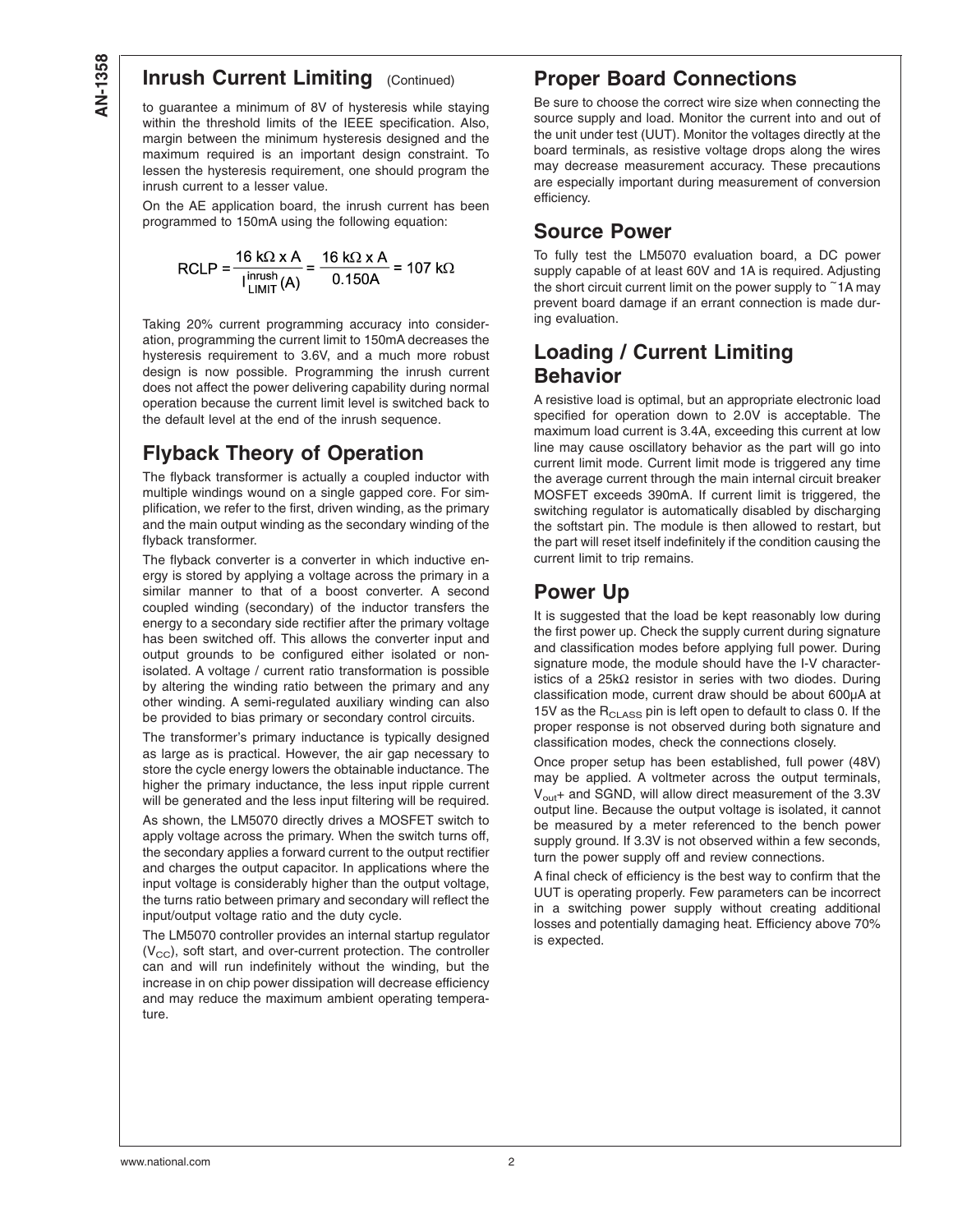## **Performance Characteristics**

### **POWER UP SEQUENCE**

In addition to a reduction in board area, the high level of integration designed into the LM5070 allows all power sequencing communications to occur within the IC. Very little system management design is required by the design engineer. The power up sequence is as follows:

- 1. Before power up, all nodes in the non-isolated section of the power supply remain at high potential until UVLO is released and the drain of the main circuit breaker internal MOSFET is pulled down to  $V_{EE}$  (IC pin 7).
- 2. Once the RTN pin of the IC (pin 8) drops below 1.5V (referenced to  $V_{EE}$ ), the  $V_{CC}$  regulator is released and allowed to start. This signals the assertion of the internal "Power Good" signal. The  $V_{CC}$  regulator ramps at a rate equal to its current limit, typically 20 mA, divided by the  $V_{CC}$  load capacitance.
- 3. Once the  $V_{CC}$  regulator is within minimum regulation, about 7.9V referenced to RTN, the softstart pin is released. The softstart pin will rise at a rate equal to the softstart current source, typically 10µA, divided by the softstart pin capacitance.
- 4. As the switching regulator achieves regulation, the auxiliary winding will raise the  $V_{CC}$  voltage to ~12V, thus shutting down the internal regulator and increasing efficiency.

*Figure 1* shows the RTN, V<sub>CC</sub>, and Softstart IC pins during a normal startup sequence. The auxiliary winding starts to supply a higher voltage to  $V_{CC}$  as the switching regulator output voltage rises.



Horizontal resolution: 5 ms/Div.

Trace 1: RTN pin, elevated until UVLO release 20.0 V/Div.

Trace 2. Softstart pin, starts when V<sub>CC</sub> achieves minimum regulation, 5.0 V/Div. Trace 3:  $V_{CC}$ , starts when RTN < 1.5V, elevated by auxiliary winding, 5.0 V/Div.

20134801

### **FIGURE 1. Normal Startup Sequence**

*Figure 2* shows a normal 3.3V line startup.





#### **OUTPUT DEAD SHORT FAULT RESPONSE**

The system should be able to survive a dead short at the output. Applying a dead short to the +3.3V line causes a number of protection mechanisms to trip sequentially. They are:

- 1. Feedback raises duty cycle in an attempt to maintain the output voltage. This causes a cycle-by-cycle overcurrent condition to exist at the programmable current sense (CS) pin of the IC.
- 2. The average current in the internal circuit breaker MOS-FET rises until it is current limited around 390mA. Some overshoot in the current will be observed, as it takes time for the current limit amplifier to react and change the operating mode of the MOSFET.
- 3. Because linear current limit is accomplished by driving the MOSET into saturation, the drain voltage (RTN pin) rises. When it reaches 2.5V with respect to  $V_{EE}$ , the internal Power Good signal is de-asserted.
- 4. The de-assertion of Power Good causes the discharge of the Softstart pin, which disables all switching action.
- 5. Once the switching action stops, the fault condition is no longer observed by the LM5070, and the system is allowed to automatically restart when Power Good is re-asserted.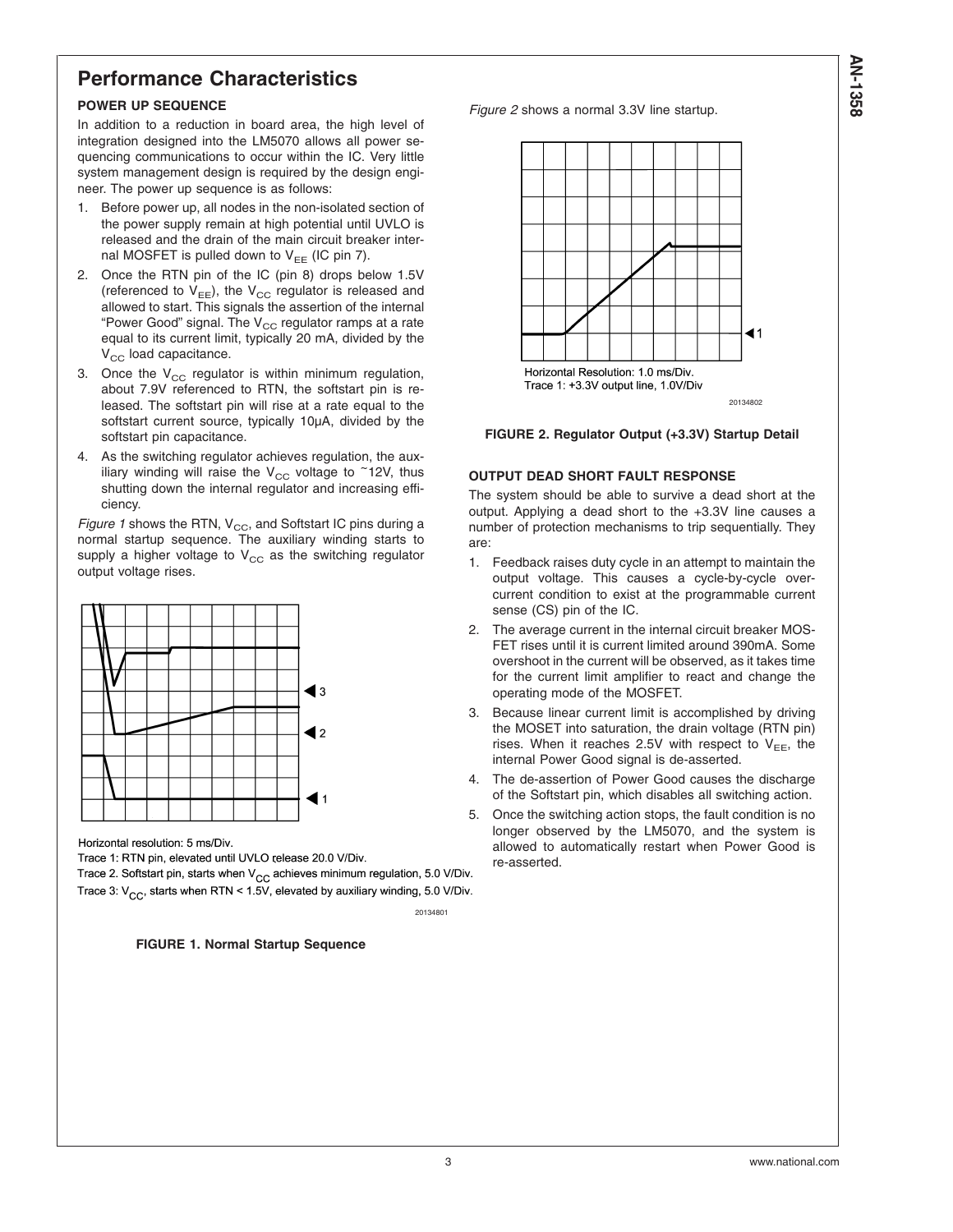# **Performance Characteristics**

(Continued)

The AE board has a programmed switching regulator current limit of 1.5A, not high enough to cause an over current condition in the circuit breaker MOSFET. Consequently, steps 2-5 above will not be observed and the module will remain in cycle-by-cycle current limit indefinitely until the fault condition is removed. Changing the current sense resistor to a lower value may induce automatic re-try mode per steps 1-5. Figure 3 shows the CS pin during an output short condition.



20134803

**FIGURE 3. CS Pin During Output Short Fault**

### **STEP RESPONSE**

*Figure 4* shows the step response at  $V_{IN}$  = 48V for an alternating instantaneous load change from 1A to 3A.



**FIGURE 4. Regulator Response to Step Load**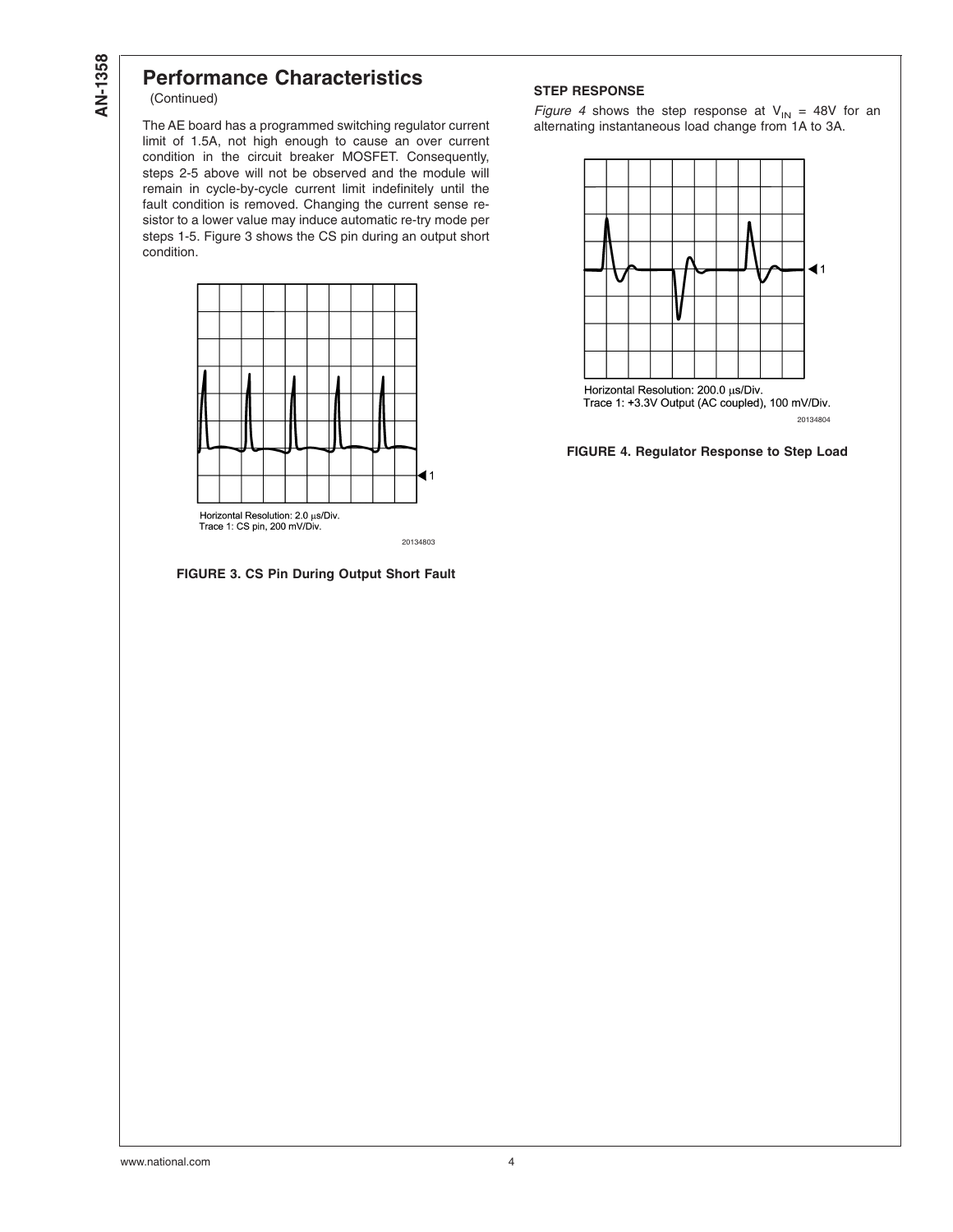### **Performance Characteristics** (Continued)

### **RIPPLE VOLTAGE/CURRENTS**



Horizontal Resolution: 2.0 µs/Div.<br>Trace 1 = Input Current Ripple, 100 mA/Div.<br>Trace 2 = Input Ripple (AC Coupled), 200 mV/Div. 20134805

**FIGURE 5. Input Ripple**



Horizontal Resolution: 2.0 µs/Div.<br>Trace 1 = Output Ripple (AC Coupled), 20 mV/Div. Trace 2 = Output Current Ripple, 1.0A/Div. 20134806

**FIGURE 6. Output Ripple**

#### **SWITCHING WAVEFORMS**





# **A Note on the Schematics**

The AE evaluation board is typically configured with the output fully isolated from the GND and "- $V_{\text{IN}}$ " terminals, though it may be desirable to configure a non-isolated solution in some applications. The board is fully configurable using various jumpers that are preset when the board leaves the factory. Three schematics are supplied to aid the engineer with the design of various configurations. The first is representative of the isolated design, the second a typical non-isolated solution. The last shows the entire configurable board with all jumpers required to design either isolated or non-isolated regulators.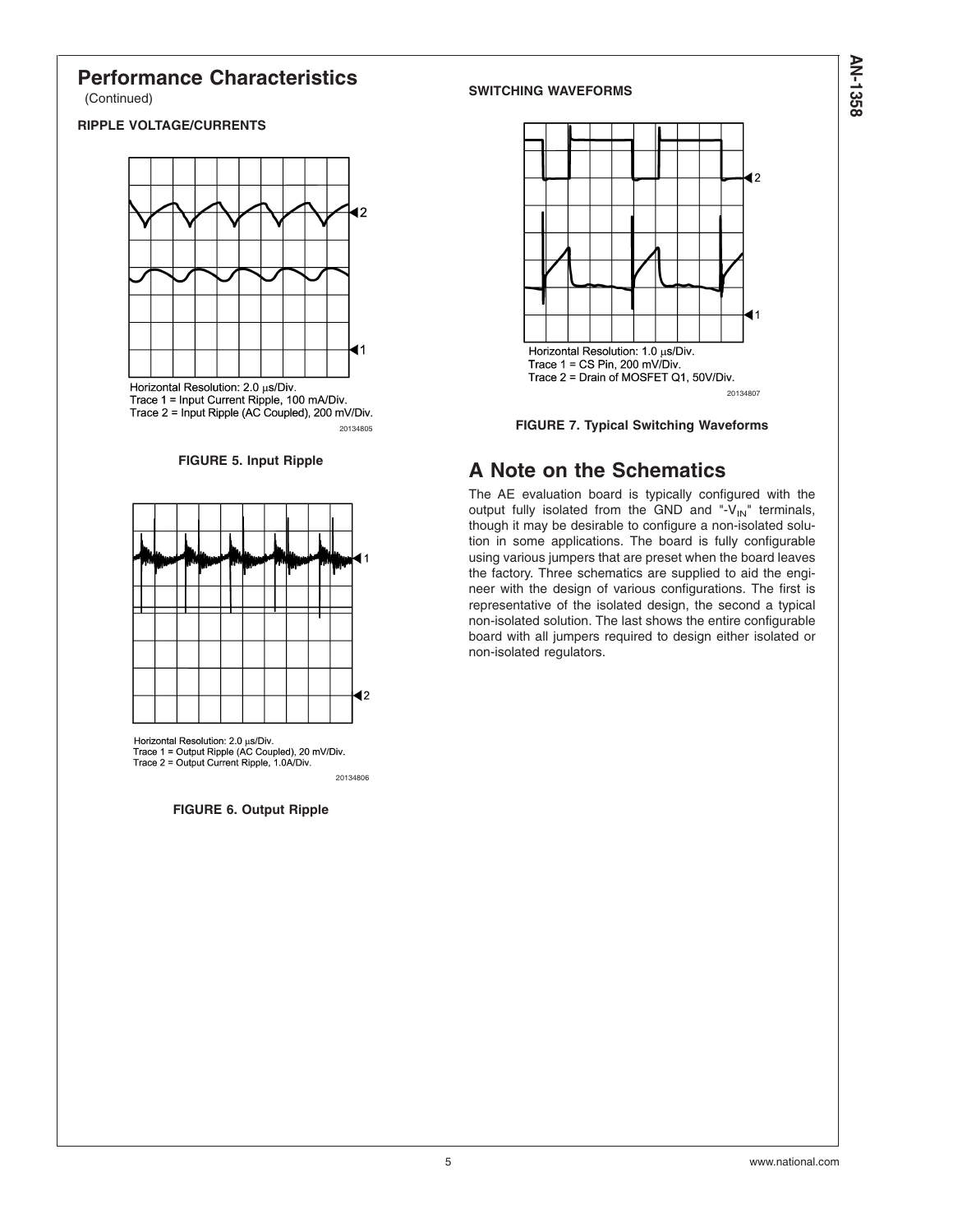**AN-1358**



FIGURE 8. Isolated Solution **FIGURE 8. Isolated Solution**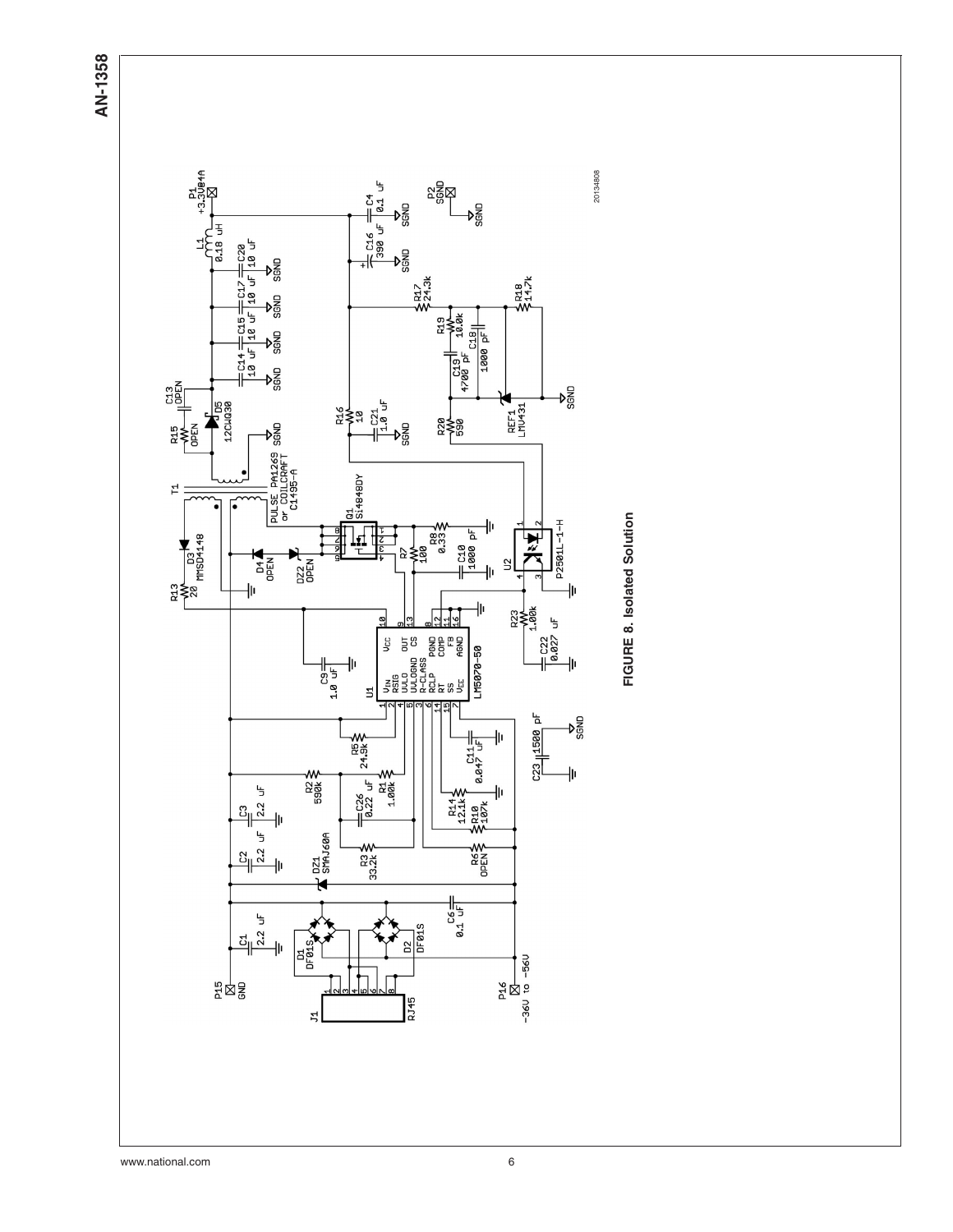

AN-1358 **AN-1358**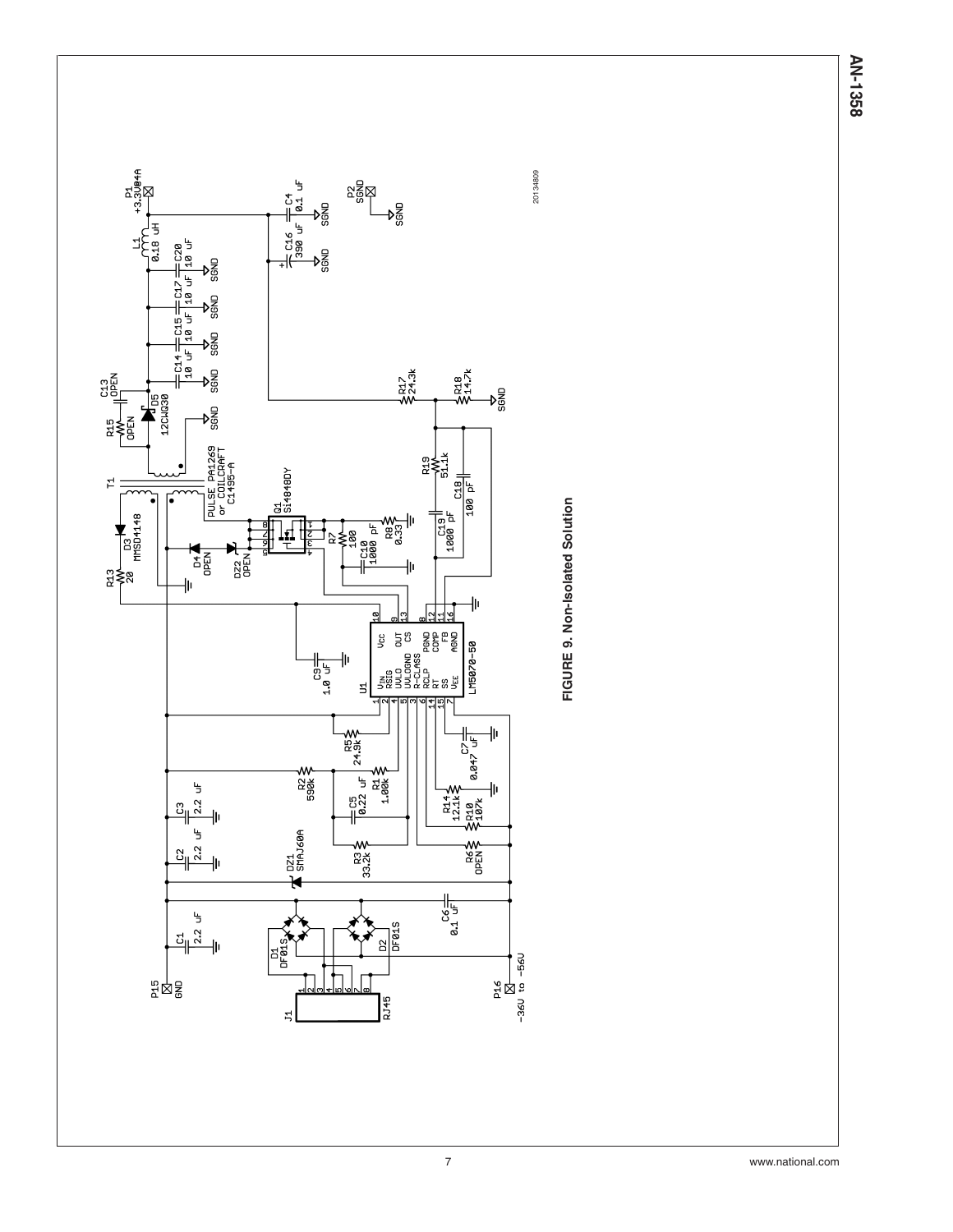**AN-1358**

![](_page_7_Figure_1.jpeg)

www.national.com 8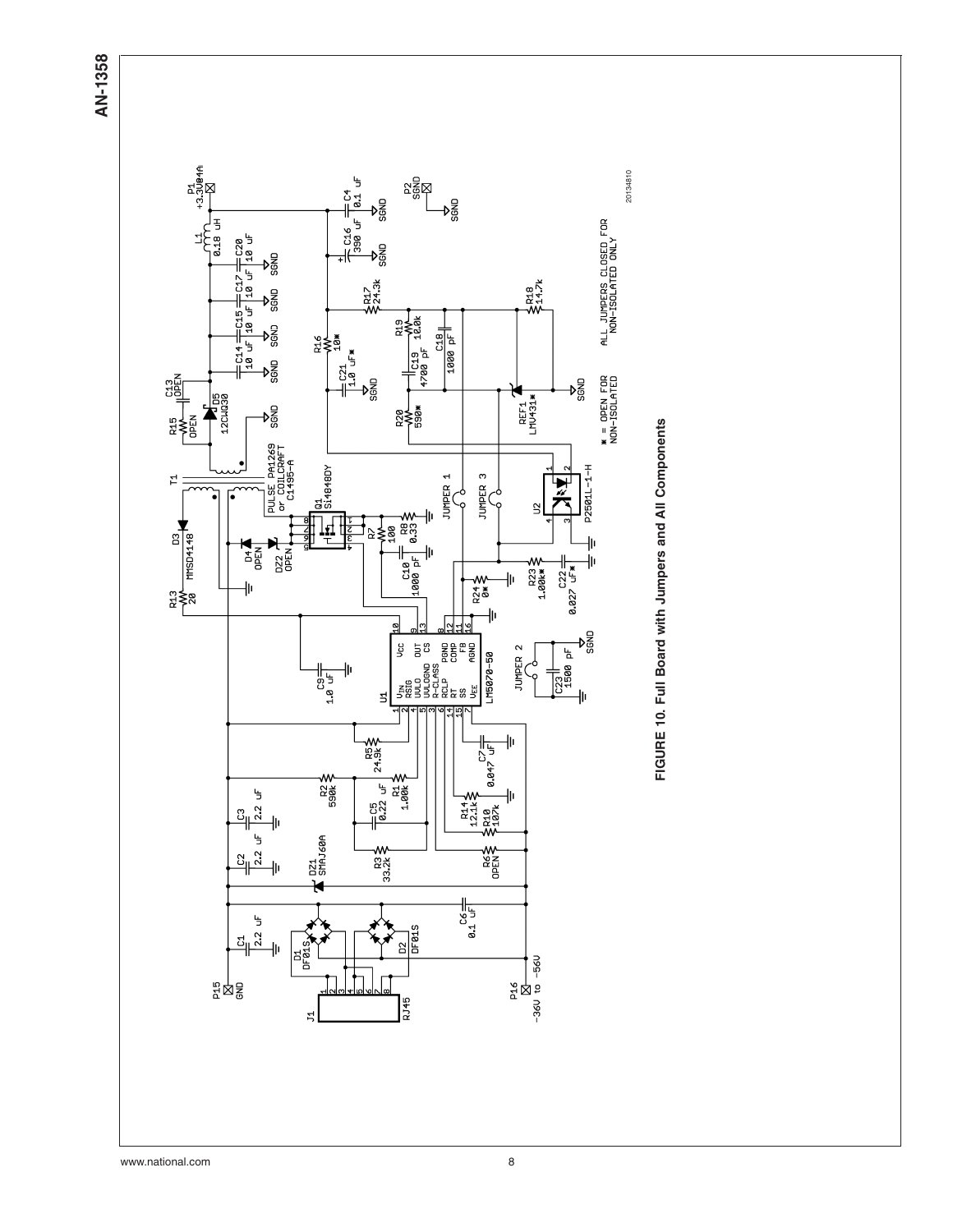# **Bill of Materials for LM5070 3.3V PoE Isolated Evaluation Board**

| <b>Designator</b> | Part Type       | <b>Footprint</b> | <b>Description</b>         | <b>Manufacturer</b>     |
|-------------------|-----------------|------------------|----------------------------|-------------------------|
| C <sub>1</sub>    | $2.2\mu$ , 100V | 1812             | Capacitor Ceramic X7R      | TDK/C4532X7R2A225       |
| C <sub>2</sub>    | $2.2\mu$ , 100V | 1812             | Capacitor Ceramic X7R      | TDK/C4532X7R2A225       |
| C <sub>3</sub>    | $2.2\mu$ , 100V | 1812             | Capacitor Ceramic X7R      | TDK/C4532X7R2A225       |
| C <sub>4</sub>    | $0.1\mu$        | 805              | Capacitor Ceramic X7R      | Vitramon/VJ0805         |
| C <sub>5</sub>    | $0.22\mu$       | 805              | Capacitor Ceramic X7R      | Vitramon/VJ0805         |
| C <sub>6</sub>    | $0.1\mu$        | 805              | Capacitor Ceramic X7R      | Vitramon/VJ0805         |
| C <sub>7</sub>    | 47 <sub>n</sub> | 805              | Capacitor Ceramic X7R      | Vitramon/VJ0805         |
| C <sub>9</sub>    | $1\mu$          | 805              | Capacitor Ceramic X7R      | TDK/C2012X5R1A105K      |
| C10               | 1n              | 805              | Capacitor Ceramic X7R      | Vitramon/VJ0805         |
| C <sub>13</sub>   | <b>OPEN</b>     | 805              |                            |                         |
| C14               | 10µ, 6.3V       | 1206             | Capacitor Ceramic X7R      | TDK/C3216X5R0J106K      |
| C <sub>15</sub>   | 10µ, 6.3V       | 1206             | Capacitor Ceramic X7R      | TDK/C3216X5R0J106K      |
| C16               | 390u            |                  | Capacitor electrolytic     | Sanyo/6CV390EX          |
| C <sub>17</sub>   | 10µ, 6.3V       | 1206             | Capacitor Ceramic X7R      | TDK/C3216X5R0J106K      |
| C18               | 1n              | 805              | Capacitor Ceramic X7R      | Vitramon/VJ0805         |
| C <sub>19</sub>   | 4.7n            | 805              | Capacitor Ceramic X7R      | Vitramon/VJ0805         |
| C <sub>20</sub>   | 10µ, 6.3V       | 1206             | Capacitor Ceramic X7R      | TDK/C3216X5R0J106K      |
| C <sub>21</sub>   | $1\mu$          | 805              | Capacitor Ceramic X7R      | TDK/C2012X5R1A105K      |
| C <sub>22</sub>   | 27n             | 805              | Capacitor Ceramic X7R      | Vitramon/VJ0805         |
| C <sub>23</sub>   | 1.5n            |                  | Capacitor ceramic          | Panasonic/ECKANA152ME   |
| D <sub>1</sub>    | DF01S           | <b>DFS</b>       | Diode bridge               | Vishay/DF01S            |
| D <sub>1</sub> A  | HD01            | MiniDip          | Diode bridge               | Diodes Inc/HD01         |
| D <sub>2</sub>    | DF01S           | <b>DFS</b>       | Diode bridge               | Vishay/DF01S            |
| D <sub>2</sub> A  | HD01            | MiniDip          | Diode bridge               | Diodes Inc/HD01         |
| D <sub>3</sub>    | <b>MMSD4148</b> | <b>SOT-23</b>    | Small signal diode         | Vishay/MMSD4148         |
| D <sub>4</sub>    | <b>OPEN</b>     | SOD-123          |                            |                         |
| D <sub>5</sub>    | 12CWQ03         | <b>DPAK</b>      | Shottky rectifier          | IR/12CWQ03              |
| DZ1               | SMAJ60A         | <b>SMA</b>       | Transient suppressor diode | Diodes/SMAJ60A          |
| DZ <sub>2</sub>   | <b>OPEN</b>     | <b>SMA</b>       | Transient suppressor diode |                         |
| J1A               | <b>RJ45</b>     |                  | Unshielded Ethernet jack   | Samtec/MODS-A-8P8C-X    |
| J1B               | <b>RJ45</b>     |                  | Shielded Ethernet jack     | Samtec/MODS-A-8P8C-X-C  |
| $JP_1$            | <b>OPEN</b>     |                  |                            |                         |
| $JP_2$            | <b>OPEN</b>     |                  |                            |                         |
| $JP_3$            | <b>OPEN</b>     |                  |                            |                         |
| L1                | $0.18\mu H$     | DO1813P-181HC    | Output inductor            | Coilcraft/DO1813P-181HC |
| Q <sub>1</sub>    | SI4848DY        | $SO-8$           | N-channel power MOSFET     | Vishay/SI4848DY         |
| R <sub>1</sub>    | 1.00k           | 805              | 1% Thick Film              | DALE CRCW0805           |
| R <sub>2</sub>    | 590k            | 805              | 1% Thick Film              | DALE CRCW0805           |
| R <sub>3</sub>    | 33.2k           | 805              | 1% Thick Film              | DALE CRCW0805           |
| R <sub>5</sub>    | 24.9k           | 805              | 1% Thick Film              | DALE CRCW0805           |
| R <sub>6</sub>    | <b>OPEN</b>     | 805              | 1% Thick Film              | DALE CRCW0805           |
| R <sub>7</sub>    | 100             | 805              | 1% Thick Film              | DALE CRCW0805           |
| R <sub>8</sub>    | 0.33            | 1210             | 1% Thick Film              | DALE CRCW1210           |
| R <sub>10</sub>   | 107k            | 805              | 1% Thick Film              | DALE CRCW0805           |
| R <sub>13</sub>   | 20              | 805              | 1% Thick Film              | DALE CRCW0805           |
| R <sub>14</sub>   | 12.1k           | 805              | 1% Thick Film              | DALE CRCW0805           |
| R <sub>15</sub>   | <b>OPEN</b>     | 1210             |                            |                         |
| R <sub>16</sub>   | 10/OPEN for NI  | 805              | 1% Thick Film              | DALE CRCW0805           |
| <b>R17</b>        | 24.3k           | 805              | 1% Thick Film              | DALE CRCW0805           |